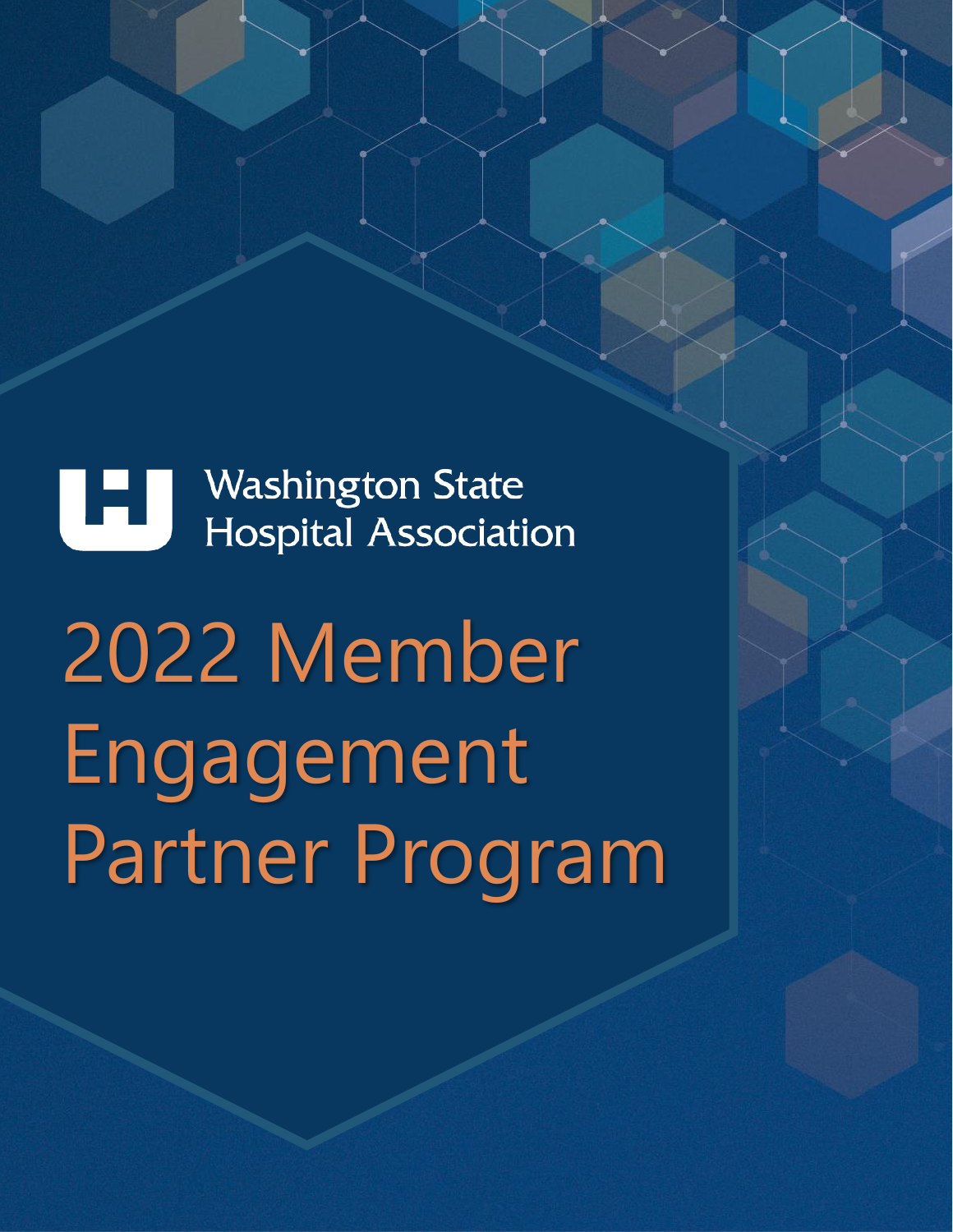# **Washington State Hospital Association**

WSHA represents **EVERY** hospital and health system in WA State.



Mission Statement - WSHA advocates for and provides value to members in achieving their missions. Vision Statement - WSHA will be the trusted voice and indispensable resource that leads, challenges and assists hospitals and health systems to improve the health of the communities they serve.



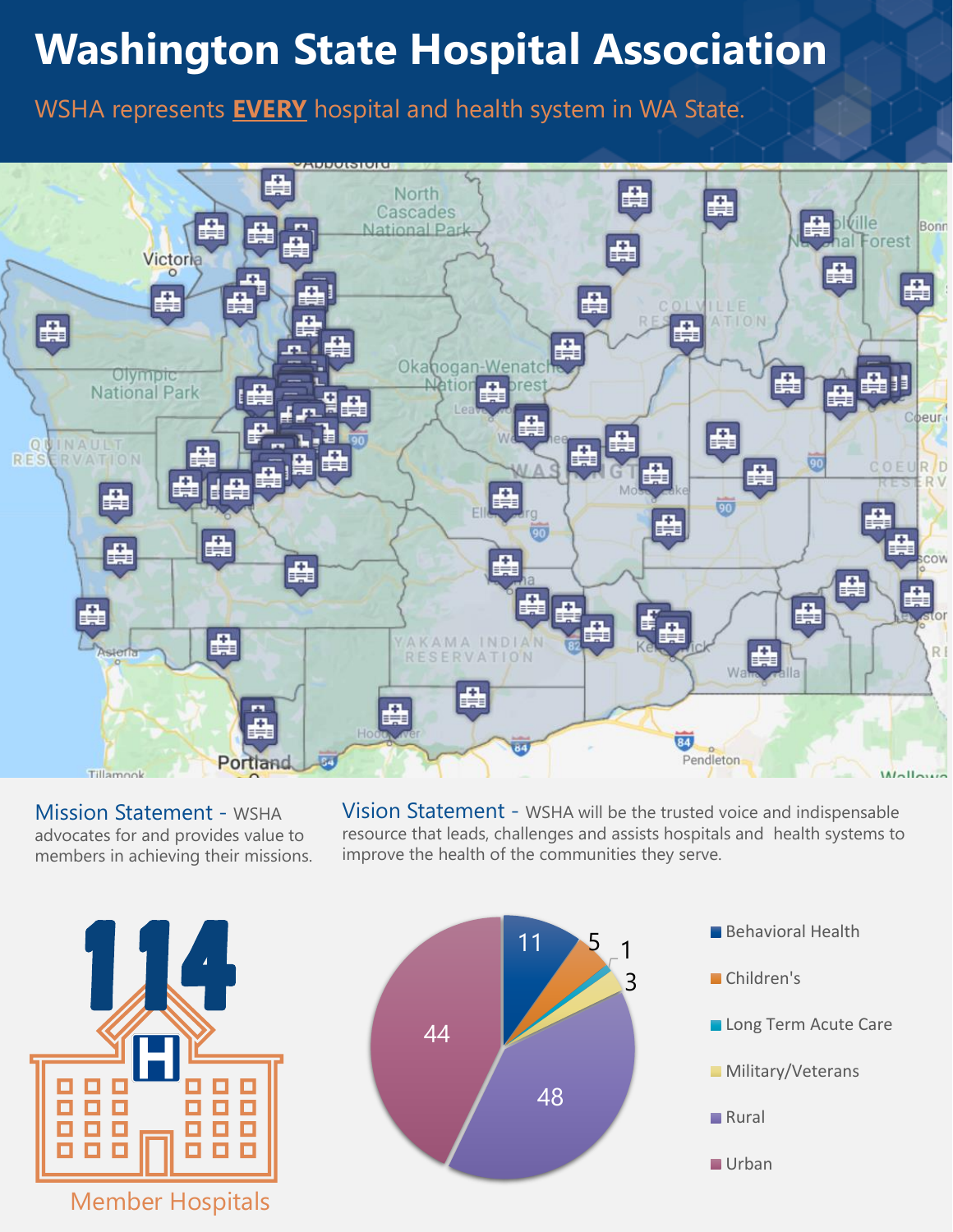

# **2022 Member Engagement Partner Program**

Program benefits effective from January to December. Partnerships are limited.

2022 partners granted first option for 2023. Custom benefits available.

Program Contact: Valerie Aussem | ValerieA@wsha.org | 206-216-2557

### **Member Engagement Overview**

WSHA strives to be a resource to hospital leaders and staff, lawmakers and the public. In order to engage audiences in the many changing aspects of health care, we make these resources available with your support.

### **Signature In Person Events**

- WSHA Leadership Summit NEW
	- May 15-17 | The Marcus Whitman | Walla Walla, WA
	- Audience: CEO, CMO, CNO, CQO, Safety & Quality Leaders, Trustees & Commissioners
- WSHA & Association of Washington Public Hospital Districts (AWPHD) CEO Retreat
	- June 26-28 | Campbell's Resort | Chelan, WA
	- Audience: Rural, Non-Rural & PHD CEOs
- WSHA Annual Meeting
	- October 16-18 | Hyatt Regency Lake Washington | Renton, WA
	- Audience: C-Suite, Management, Safety & Quality Leaders, Trustees & Commissioners

### **Governance & Executive Education**

• Monthly webinars to increase knowledge and understanding of hospital governance in WA State and assist executive and board leadership in assessing and enhancing board effectiveness.

### **Online**

- Wsha.org
- eNewsletters: Weekly Report, Fiscal Watch, Inside Olympia, Inside D.C.
- Social Media: Facebook, LinkedIn, Instagram
- Learning Management System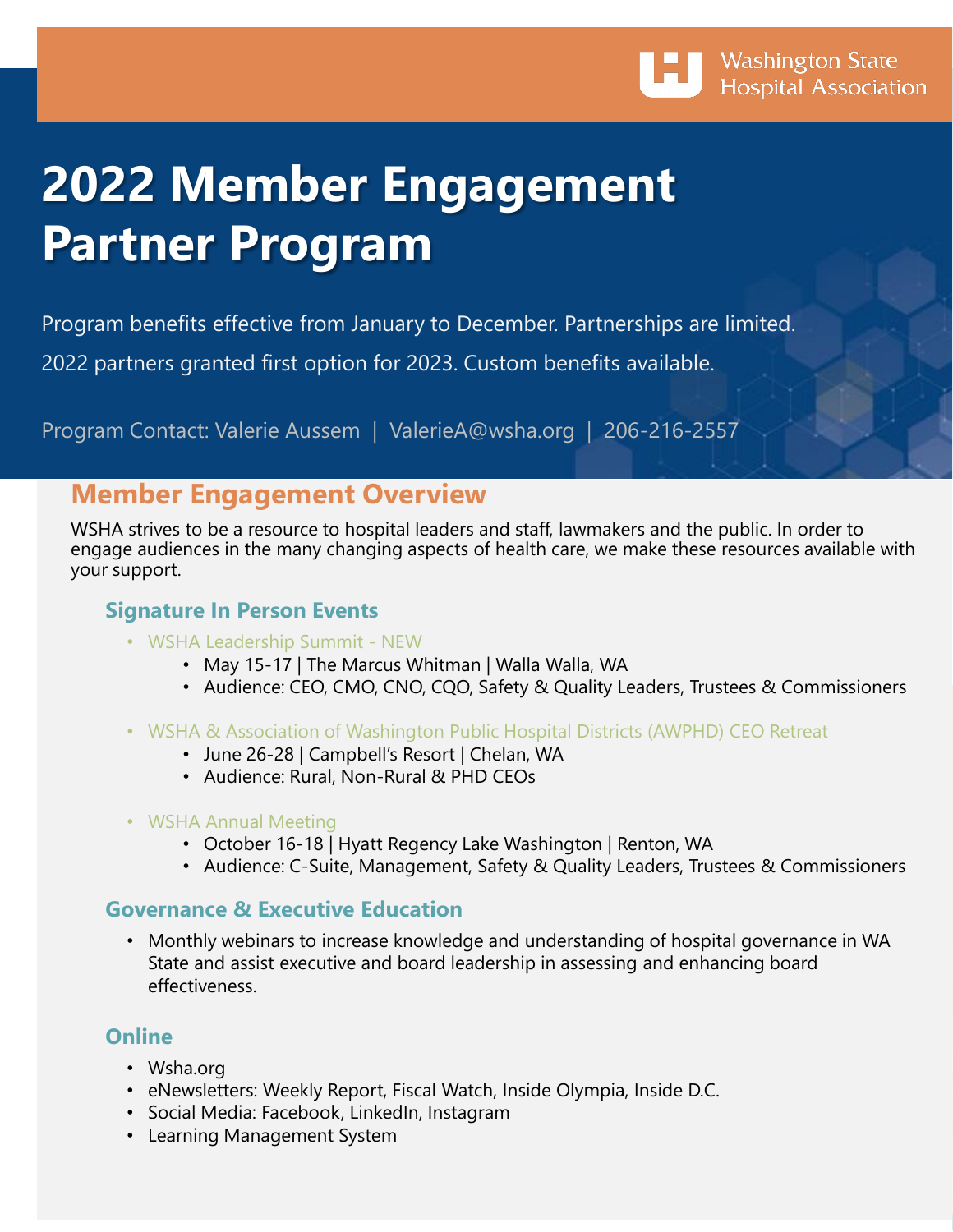

# **2022 Partner Program Levels**

| <b>Details</b>                                                | <b>Platinum</b> | Gold           | <b>Silver</b>  | <b>Bronze</b> |
|---------------------------------------------------------------|-----------------|----------------|----------------|---------------|
| Investment                                                    | \$20,000        | \$10,000       | \$5,000        | \$2,500       |
| # Available                                                   | $\overline{2}$  | 84             | $-10$ 4        | Unlimited     |
| Category Exclusivity                                          | Yes             | <b>No</b>      | <b>No</b>      | <b>No</b>     |
| <b>Benefits</b>                                               | <b>Platinum</b> | Gold           | <b>Silver</b>  | <b>Bronze</b> |
| Signature Event Sponsorship*                                  | ALL $(3)$       | Choose 2       | Choose 1       | $\mathbf 0$   |
| Signature Event Exhibitor Table                               | 3               | $\overline{2}$ | $\mathbf{1}$   | $\mathbf 0$   |
| Speaking / Video Opportunity                                  | $\overline{3}$  | $\mathbf{1}$   | $\pmb{0}$      | $\pmb{0}$     |
| Included Registrations (per event)                            | $\overline{2}$  | $\overline{2}$ | $\overline{2}$ | $\mathbf 0$   |
| A La Carte Event Sponsorship Included                         | $1\,$           | $\pmb{0}$      | $\pmb{0}$      | $\pmb{0}$     |
| A La Carte Event Sponsorship Discount                         | 50% off         | 50% off        | 25% off        | 10% off       |
| <b>Executive Education Sponsorship</b>                        | $\checkmark$    | $\checkmark$   | $\checkmark$   |               |
| Logo Recognition - Member Visit Packets                       | $\checkmark$    | $\checkmark$   | $\checkmark$   |               |
| Logo Recognition - www.wsha.org                               | $\checkmark$    | $\checkmark$   | $\checkmark$   |               |
| Logo Recognition - Online Learning<br>Management System (LMS) | $\checkmark$    | $\checkmark$   | $\checkmark$   |               |
| <b>WSHA Corporate Membership</b>                              | ✓               | ✓              | ✓              | $\checkmark$  |
| Company Listing on www.wsha.org                               | $\checkmark$    | $\checkmark$   | ✓              | ✓             |
| <b>Access to WSHA Newsletters</b>                             | $\checkmark$    | $\checkmark$   | $\checkmark$   | $\checkmark$  |
| Access to Signature Event Registration                        | $\checkmark$    | $\checkmark$   | $\checkmark$   | ✓             |
| New Partner Welcome in Weekly Report                          | $\checkmark$    | $\checkmark$   | ✓              | ✓             |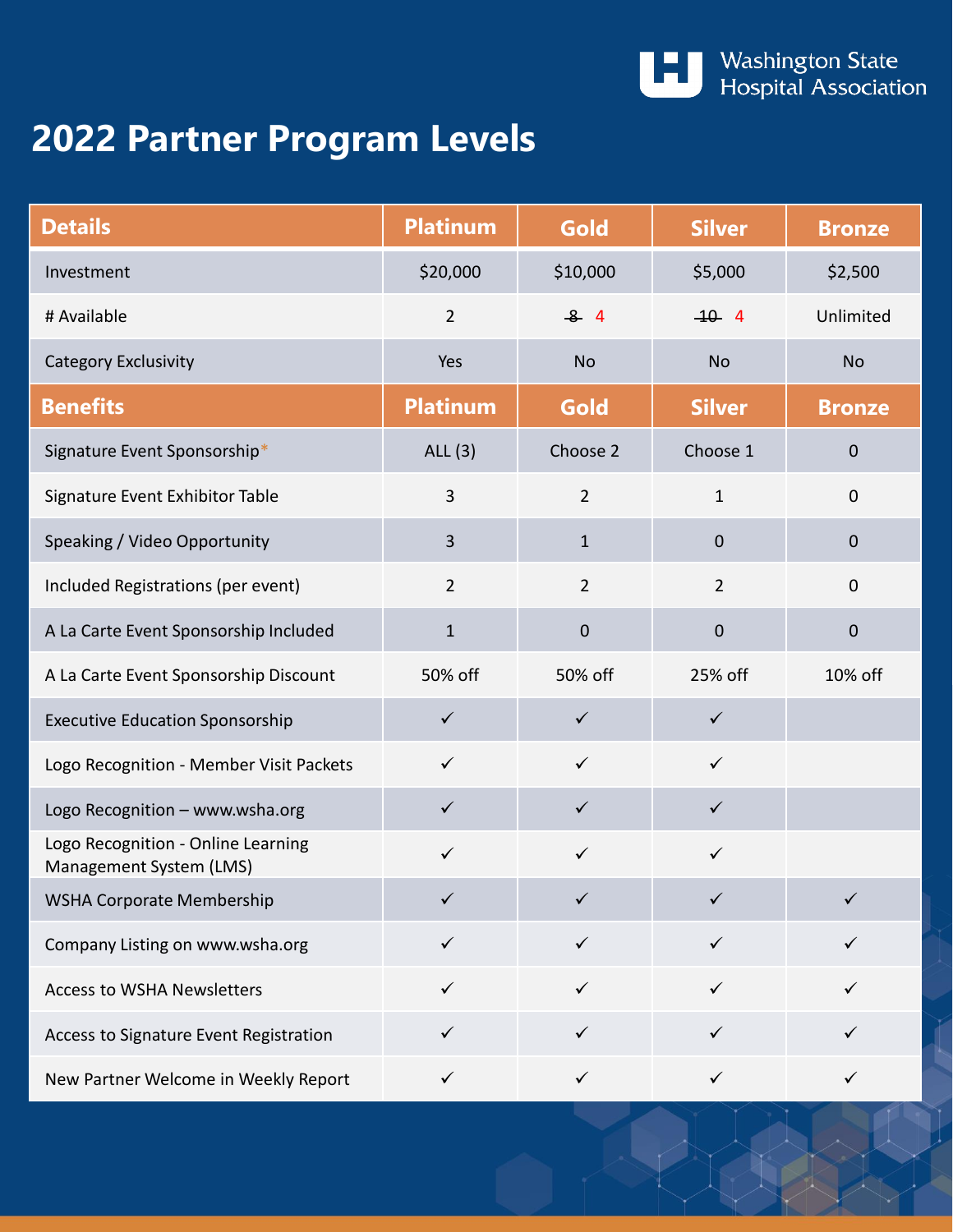### **\*Event Sponsor Benefits**

Logo Inclusion: Event Marketing, Webpage, Program Slides, Agenda, On-Site Signage

Hyperlink Inclusion: Event Marketing, Webpage, LMS, Post-Event Communication

Scripted Verbal Recognition

Company Description & Contact Info in Attendee Packet

Participant List

## **A La Carte Sponsor Opportunities**

Available to existing Member Engagement Partners and WHS Industry Partners on a first come, first served basis.

Please inquire for more details.

### **Event Sponsorship** = \$5,000 *(Maximum of 3 Partners per Event)*

- Women's Leadership Program Virtual | 10 Sessions: April 26 June 22
- CFO Retreat Walla Walla, WA | May 15 16
- Summer Board Retreat Chelan, WA | June 28 29
- PAC Dinner Seattle, WA | Fall
- Board Holiday Dinner Seattle, WA | December

### **Content Sponsorship** = \$10,000 *(Exclusive to 1 Partner per Topic)*

- Advocacy: Legislative Preview Print Ad & Washington D.C . Advocacy Trips | April & Sept
- WHS Healthcare Leadership Development: Multi-disciplinary suite of virtual education courses
- Safety & Quality Topics: Behavioral Health, Health Care Leader Resiliency, Safe Deliveries Roadmap, Health Equity, Opioid Stewardship, Workplace Violence, Diagnostic Excellence

**Washington State Hospital Association**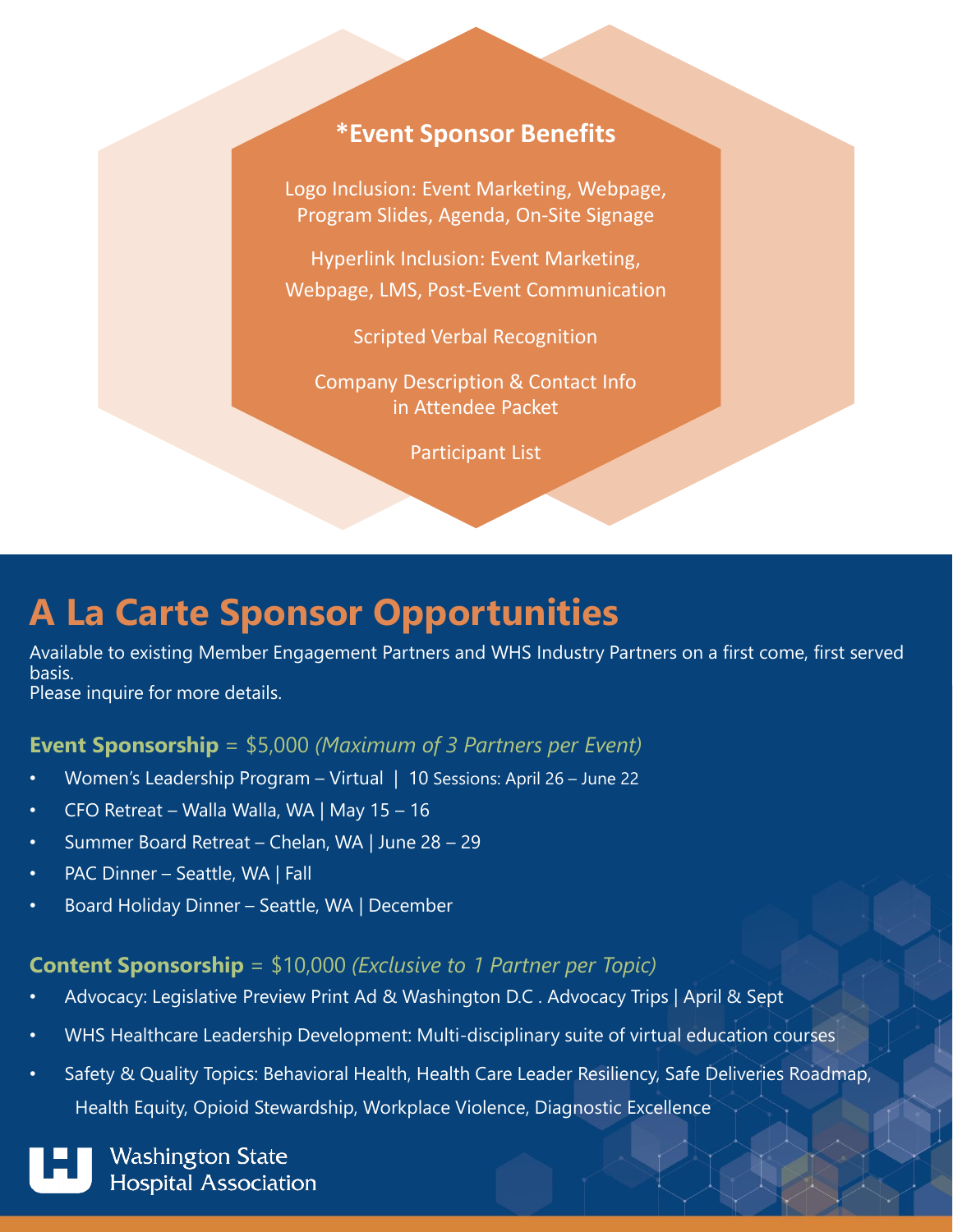## **WSHA Member Engagement Partner Program** 2022 Partnership Request Form

| <b>Company Details &amp; Contact Information</b>                                                                                                                                                                                 |  |  |
|----------------------------------------------------------------------------------------------------------------------------------------------------------------------------------------------------------------------------------|--|--|
|                                                                                                                                                                                                                                  |  |  |
|                                                                                                                                                                                                                                  |  |  |
|                                                                                                                                                                                                                                  |  |  |
| <b>Company Description:</b>                                                                                                                                                                                                      |  |  |
|                                                                                                                                                                                                                                  |  |  |
|                                                                                                                                                                                                                                  |  |  |
| <b>Select a Level of Partnership:</b>                                                                                                                                                                                            |  |  |
| ___ Platinum (\$20,000: All 3 Signature Events)<br>Gold (\$10,000: Choose 2 Signature Events)                                                                                                                                    |  |  |
| ___ Silver (\$5,000: Choose 1 Signature Event)<br>Bronze (\$2,500)                                                                                                                                                               |  |  |
| Signature Event Sponsorship(s):                                                                                                                                                                                                  |  |  |
| ___ WSHA Leadership Summit ___________ AWPHD & WSHA CEO Retreat ________WSHA Annual Meeting                                                                                                                                      |  |  |
| A La Carte Sponsor Opportunities:<br>Event Sponsorship (\$5,000*)<br>*Platinum Partners: Includes 1 + 50% off for additional; Gold Partners: 50% off; Silver Partners: 25% off, Bronze Partners: 10% off                         |  |  |
| ___Women's Leadership Program _________CFO Retreat ________________Summer Board Retreat                                                                                                                                          |  |  |
| ___ Board Holiday Dinner<br>____ PAC Dinner                                                                                                                                                                                      |  |  |
| Content Sponsorship (\$10,000)<br>*Platinum Partners: 50% off; Gold Partners: 50% off; Silver Partners: 25% off, Bronze Partners: 10% off                                                                                        |  |  |
| WHS Healthcare Leadership Development<br>Advocacy                                                                                                                                                                                |  |  |
| _Safety & Quality Topic (check 1):<br>___ Behavioral Health _________ Health Care Leader Resiliency<br>___ Safe Deliveries Roadmap ___ Opioid Stewardship<br>__ Health Equity<br>Workplace Violence<br>___ Diagnostic Excellence |  |  |